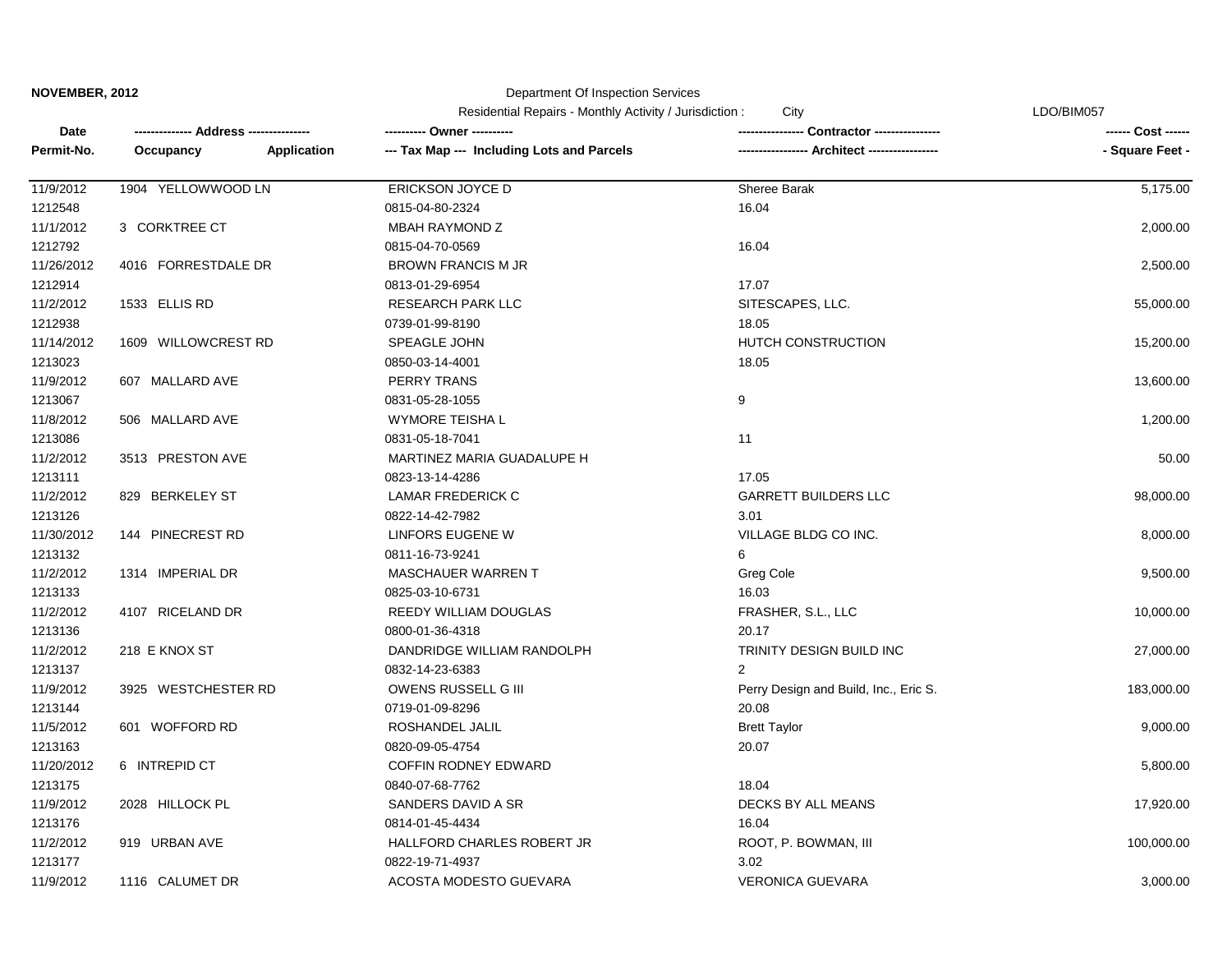# Department Of Inspection Services

|            |                       |                    | Residential Repairs - Monthly Activity / Jurisdiction :<br>City |                                      | LDO/BIM057      |  |
|------------|-----------------------|--------------------|-----------------------------------------------------------------|--------------------------------------|-----------------|--|
| Date       | <b>Address ------</b> |                    |                                                                 | <b>Contractor -------------</b>      |                 |  |
| Permit-No. | Occupancy             | <b>Application</b> | --- Tax Map --- Including Lots and Parcels                      | - Architect -------------            | - Square Feet - |  |
| 1213178    |                       |                    | 0823-06-48-2647                                                 | 17.10                                |                 |  |
| 11/2/2012  | 720 SHEPHERD ST       |                    | RICHMOND MYRTLE T ESTATE                                        | Renovision Properties, LLC           | 70,000.00       |  |
| 1213187    |                       |                    | 0821-11-56-6805                                                 | $\overline{7}$                       |                 |  |
| 11/2/2012  | 1114 EVA ST           |                    | <b>AGUILERA FILEMON</b>                                         |                                      | 1,140.00        |  |
| 1213201    |                       |                    | 0831-11-56-2499                                                 | 10.01                                |                 |  |
| 11/5/2012  | 4 REFLECTION WAY      |                    | <b>BANAWAN SAMMY F</b>                                          | <b>GARUDA CUSTOM DECKS</b>           | 12,200.00       |  |
| 1213202    |                       |                    | 0727-01-35-0720                                                 | 20.12                                |                 |  |
| 11/5/2012  | 1311 ANTLER POINT DR  |                    | <b>GILMORE ANGELA</b>                                           | <b>GARUDA CUSTOM DECKS</b>           | 8,225.00        |  |
| 1213203    |                       |                    | 0717-02-59-7254                                                 | 20.12                                |                 |  |
| 11/13/2012 | 1005 GREEN ST         |                    | <b>JENSEN DAVID ERIK</b>                                        | A.G. BUILDERS                        | 34,859.00       |  |
| 1213209    |                       |                    | 0822-15-62-9842                                                 | 3.02                                 |                 |  |
| 11/2/2012  | 2701 PICKETT RD       |                    | FOREST AT DUKE INC                                              | MEYERS, L.E. BUILDERS, INC.          | 111,200.00      |  |
| 1213213    |                       |                    | 0810-07-59-3461                                                 | 20.15                                |                 |  |
| 11/6/2012  | 211 CHATEAU RD        |                    | <b>TURNER BRENDA R</b>                                          | CARY RECONSTRUCTION CO.              | 14,200.00       |  |
| 1213215    |                       |                    | 0824-19-61-7402                                                 | 17.10                                |                 |  |
| 11/6/2012  | 1702 DELAWARE AVE     |                    | COWARD WILBORN IV                                               | <b>MATTHEW G. DREPS</b>              | 44,000.00       |  |
| 1213221    |                       |                    | 0822-06-37-4645                                                 | 4.01                                 |                 |  |
| 11/7/2012  | 829 CLARENDON ST      |                    | BROWN DAVID R JR                                                | SAWYER, BRIAN                        | 12,950.00       |  |
| 1213224    |                       |                    | 0822-14-42-0966                                                 | 4.02                                 |                 |  |
| 11/5/2012  | 703 OXFORDSHIRE LN    |                    | BERNSTEIN FERNANDO G                                            | FOSTER & CHALLENGER, INCORPORATED    | 11,800.00       |  |
| 1213237    |                       |                    | 0707-02-69-6971                                                 | 20.12                                |                 |  |
| 11/9/2012  | 613 HOLLOWAY ST       |                    | <b>TURNLIGHT PARTNERS LTD</b>                                   | Ken Gasch                            | 23,000.00       |  |
| 1213240    |                       |                    | 0831-10-27-5094                                                 | 11                                   |                 |  |
| 11/2/2012  | 2904 FAWN AVE         |                    | <b>BLOUNT EDDIE B JR</b>                                        | TROUT & RIGGS CONST CO               | 21,475.00       |  |
| 1213241    |                       |                    | 0813-20-91-8148                                                 | 17.05                                |                 |  |
| 11/14/2012 | 4416 TURNBERRY CIR    |                    | DEDRICK STEPHEN C                                               | BERCON BUILDING COMPANY INCORPORATED | 31,450.00       |  |
| 1213251    |                       |                    | 0836-04-82-0065                                                 | 21                                   |                 |  |
| 11/6/2012  | 2004 HICKORY NUT DR   |                    | <b>Brent Lockwood</b>                                           | Lockwood Homes                       | 1.00            |  |
| 1213253    |                       |                    | 0830-04-70-1138                                                 | 20.4                                 |                 |  |
| 11/9/2012  | 810 N LORAIN ST       |                    | <b>COMMUNITYONE BANK NATIONAL</b>                               | Lockwood Homes                       | 1.00            |  |
| 1213254    |                       |                    | 0822-08-89-0121                                                 | 1.02                                 |                 |  |
| 11/8/2012  | 1303 PROFESSOR PL     |                    | <b>BAGBY JUSTIN CRAIG</b>                                       | Mike Adams Construction              | 7,250.00        |  |
| 1213268    |                       |                    | 0717-02-68-1554                                                 | 20.12                                |                 |  |
| 11/2/2012  | 3519 MEDFORD RD       |                    | <b>ASTILLA MICHAEL J</b>                                        | BERINI, JOE F., CONST. CO.           | 40,000.00       |  |
| 1213269    |                       |                    | 0812-07-69-0195                                                 | 17.05                                |                 |  |
| 11/1/2012  | 3916 NORTHAMPTON RD   |                    | <b>BEARD KEITH P</b>                                            | Pruitt Building Co.                  | 128,723.00      |  |
| 1213271    |                       |                    | 0719-01-19-0196                                                 | 20.08                                |                 |  |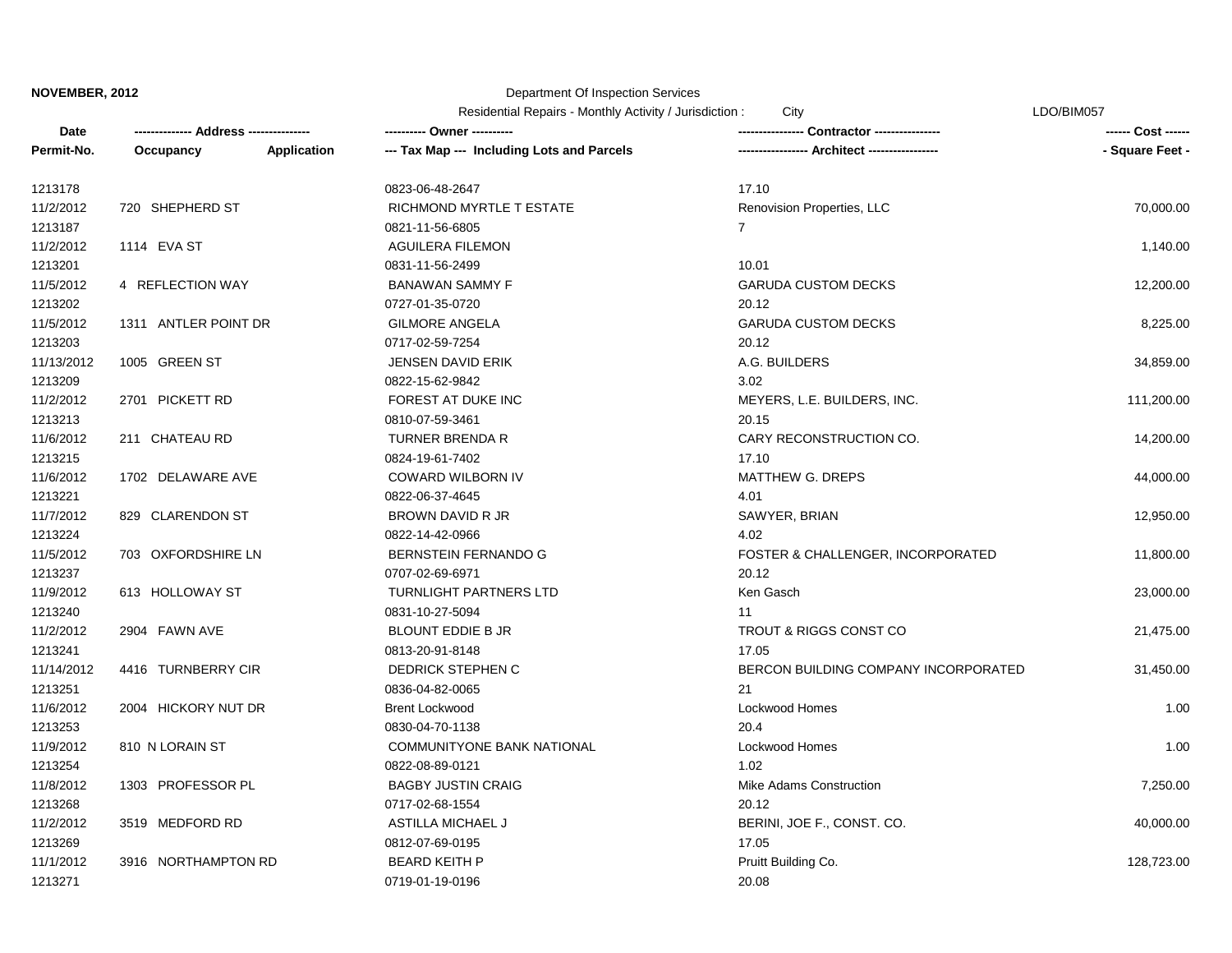## Department Of Inspection Services

Residential Repairs - Monthly Activity / Jurisdiction : City Changes Contained the CDO/BIM057

| Date       |                         |                    | ---------- Owner ----------                |                                                | ------ Cost ------ |
|------------|-------------------------|--------------------|--------------------------------------------|------------------------------------------------|--------------------|
| Permit-No. | Occupancy               | <b>Application</b> | --- Tax Map --- Including Lots and Parcels |                                                | - Square Feet -    |
| 11/8/2012  | 1214 CORNELL ST         |                    | <b>FAGER CHARLES</b>                       |                                                | 2,700.00           |
| 1213273    |                         |                    | 0821-14-34-7374                            | 5                                              |                    |
| 11/6/2012  | 4831 OLD CHAPEL HILL RD |                    | RYAN RICHARD J                             | Cedar Grove Maintenance                        | 11,460.00          |
| 1213286    |                         |                    | 0709-02-58-0145                            | 20.18                                          |                    |
| 11/5/2012  | 1012 ROSEHILL AVE       |                    | <b>ONEILL AILSE C</b>                      |                                                | 5,000.00           |
| 1213287    |                         |                    | 0822-13-14-4242                            | 4.02                                           |                    |
| 11/6/2012  | 321 VILLA DR            |                    | HART ROBERT M                              | Westmount Builders, LLC                        | 128,000.00         |
| 1213289    |                         |                    | 0846-03-12-0498                            | 21                                             |                    |
| 11/16/2012 | 417 BRIGHTON RD         |                    | STRICKLAND DONALD R                        | KRICHCO CONSTRUCTION, INC.                     | 109,500.00         |
| 1213292    |                         |                    | 0820-17-01-3387                            | 20.07                                          |                    |
| 11/6/2012  | 10 BARONET CT           |                    | STANDARD PACIFIC OF THE                    | STANDARD PACIFIC OF THE CAROLINAS, LLC         | 1,000.00           |
| 1213302    |                         |                    | 0729-01-15-3284                            | 20.11                                          |                    |
| 11/7/2012  | 5714 LAKE ELTON RD      |                    | CARPENTER WENDELL S                        | Southpoint Repair, Remodel, & Construction LLC | 5,098.00           |
| 1213305    |                         |                    | 0738-01-09-2457                            | 20.10                                          |                    |
| 11/14/2012 | 18 GWENDOLYN CIR        |                    | <b>JONES VICKI Y</b>                       | WHITE, FREDDIE E.                              | 9,500.00           |
| 1213307    |                         |                    | 0851-04-81-6306                            | 18.04                                          |                    |
| 11/2/2012  | 5205 BARBEE CHAPEL RD   |                    | 5205 BABEE CHAPEL ROAD                     | JORDAN, HAROLD K. CO., INC.                    | 1,000.00           |
| 1213311    |                         |                    | 9798-04-81-6135                            | 20.12                                          |                    |
| 11/2/2012  | 5145 BARBEE CHAPEL RD   |                    | 5205 BARBEE CHAPEL ROAD                    | JORDAN, HAROLD K. CO., INC.                    | 1,000.00           |
| 1213312    |                         |                    | 9798-04-81-6135                            | 20.12                                          |                    |
| 11/2/2012  | 5145 BARBEE CHAPEL RD   |                    | 5205 BARBEE CHAPEL ROAD                    | JORDAN, HAROLD K. CO., INC.                    | 1,000.00           |
| 1213313    |                         |                    | 9798-04-81-6135                            | 20.12                                          |                    |
| 11/8/2012  | 4215 TALCOTT DR         |                    | <b>HURT ELINOR LEIGH</b>                   | THD AT-HOME SERVICES, INC.                     | 8,325.00           |
| 1213332    |                         |                    | 0802-02-95-3442                            | 17.06                                          |                    |
| 11/28/2012 | 309 N ELIZABETH ST      |                    | PARK PLACE VENTURES LLC                    | STUART MILES HONEYCUTT                         | 180,000.00         |
| 1213334    |                         |                    | 0831-09-27-2109                            | 11                                             |                    |
| 11/7/2012  | 101 W EDGEWOOD DR       |                    | <b>KIRKLAND BRYANT M</b>                   |                                                | 2,000.00           |
| 1213339    |                         |                    | 0832-05-18-5895                            | 1.02                                           |                    |
| 11/2/2012  | 1308 W MARKHAM AVE      |                    | HAWN JONATHAN J                            |                                                | 109,533.00         |
| 1213340    |                         |                    | 0822-15-52-3549                            | 3.01                                           |                    |
| 11/5/2012  | 706 N ELIZABETH ST      |                    | <b>DECK MAURICE</b>                        | ANDRE ALLEN                                    | 1,000.00           |
| 1213349    |                         |                    | 0831-05-28-4520                            | 9                                              |                    |
| 11/9/2012  | 2301 CHAPEL HILL RD     |                    | PENTON SHAYNE P                            | Soul Shine Construction, LLC                   | 54,000.00          |
| 1213355    |                         |                    | 0821-13-02-5780                            | 6                                              |                    |
| 11/14/2012 | 802 PARKER ST           |                    | <b>JAMES COURTNEY RAND</b>                 | PREMIER PAINTING & HOME IMPROVEMENT            | 11,500.00          |
| 1213356    |                         |                    | 0821-11-56-6432                            | $\overline{7}$                                 |                    |
| 11/12/2012 | 4904 VICTORIA DR        |                    | <b>DAVIS RAYMOND</b>                       | THD AT-HOME SERVICES, INC.                     | 8,635.00           |
|            |                         |                    |                                            |                                                |                    |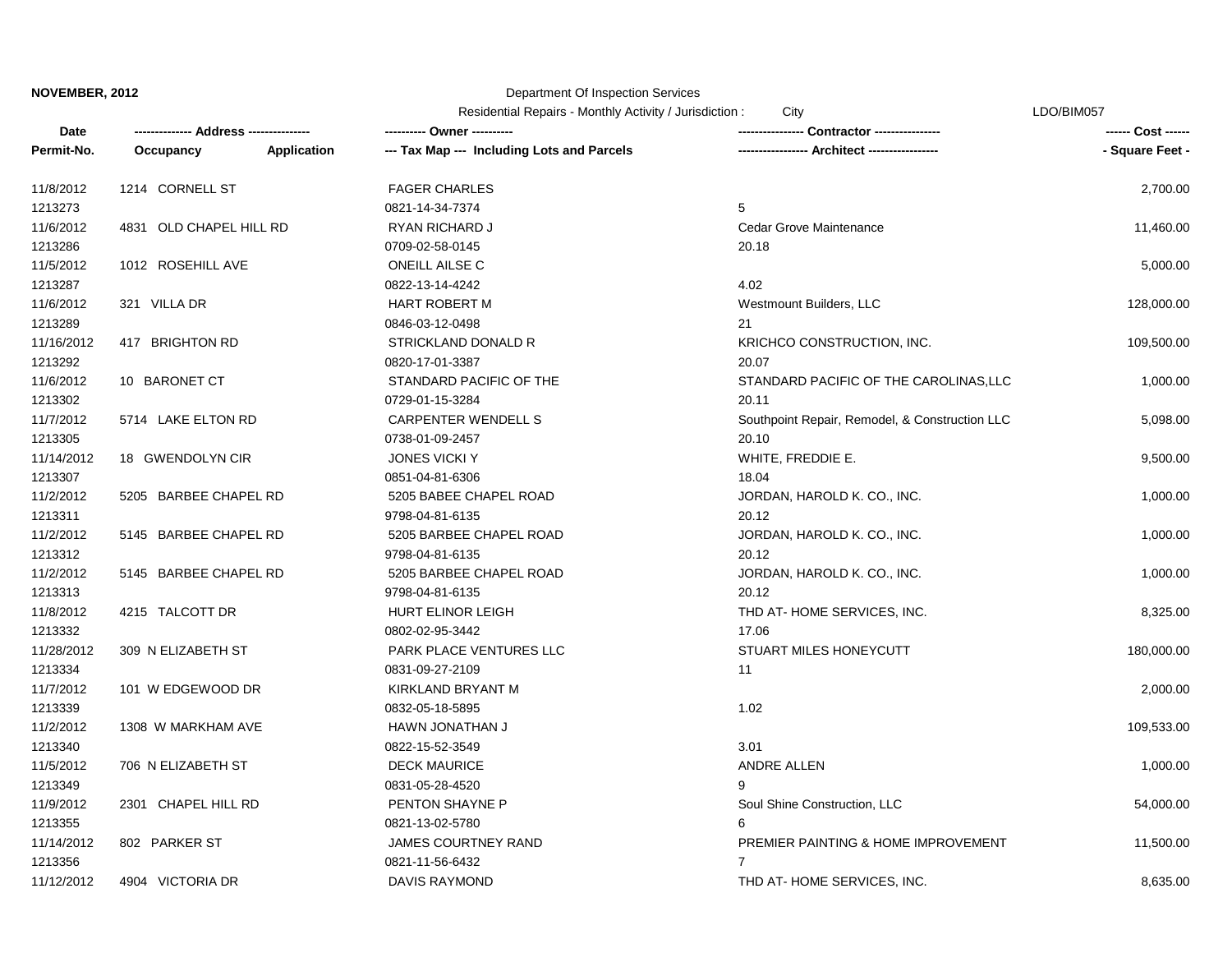#### Department Of Inspection Services

|            | Address-            |                    | City<br>Residential Repairs - Monthly Activity / Jurisdiction: |                                                   | LDO/BIM057      |  |
|------------|---------------------|--------------------|----------------------------------------------------------------|---------------------------------------------------|-----------------|--|
| Date       |                     |                    | ---------- Owner --                                            | <b>Contractor ---------</b>                       |                 |  |
| Permit-No. | Occupancy           | <b>Application</b> | --- Tax Map --- Including Lots and Parcels                     | -- Architect -----------------                    | - Square Feet - |  |
| 1213366    |                     |                    | 0719-04-84-7554                                                | 20.11                                             |                 |  |
| 11/12/2012 | 1114 SAXONY DR      |                    | <b>BARCKHOFF MARY ANNE</b>                                     | Philip Kennedy                                    | 4,500.00        |  |
| 1213369    |                     |                    | 0810-19-62-0230                                                | 20.07                                             |                 |  |
| 11/12/2012 | 3 WOODCREEK CT      |                    | TOLL NC LP                                                     | <b>ROBIE CLIFTON</b>                              | 3,200.00        |  |
| 1213376    |                     |                    | 0717-02-77-3004                                                | 20.12                                             |                 |  |
| 11/12/2012 | 905 SOUTH BEND DR   |                    | TOLL NC LP                                                     | ROBIE CLIFTON                                     | 1,600.00        |  |
| 1213377    |                     |                    | 0717-02-65-0642                                                | 20.12                                             |                 |  |
| 11/9/2012  | 119 JEFFERSON DR    |                    | MARSEE JAMES DAVID                                             | Serv. Tm of Prof. of Triangle, LLC, T/A Emergency | 68,000.00       |  |
| 1213382    |                     |                    | 0803-02-96-3429                                                | 17.07                                             |                 |  |
| 11/26/2012 | 302 NORTHWOOD CIR   |                    | <b>CAPSTONE VENTURES LLC</b>                                   | <b>Housewright Building</b>                       | 75,000.00       |  |
| 1213383    |                     |                    | 0832-17-00-0087                                                | 8.02                                              |                 |  |
| 11/14/2012 | 231 STROLLING WAY   |                    | D R HORTON INC                                                 | HORTON, D.R., INC.-TORREY                         | 2,500.00        |  |
| 1213384    |                     |                    | 0709-02-78-9148                                                | 20.18                                             |                 |  |
| 11/14/2012 | 1779 DUNMORE PL     |                    | <b>BOATWRIGHT KEVIN D</b>                                      | TAYLOR, DAVID BENTON                              | 16,560.00       |  |
| 1213395    |                     |                    | 0708-03-02-4393                                                | 20.12                                             |                 |  |
| 11/15/2012 | 904 SWEET GALE DR   |                    | KB HOME RALEIGH-DURHAM INC                                     | KB HOME, RALEIGH-DURHAM LLC                       | 1,800.00        |  |
| 1213407    |                     |                    | 0843-01-27-8161                                                | 18.01                                             |                 |  |
| 11/15/2012 | 4501 ALDERBROOK LN  |                    | KING KATHERINE A                                               | KINGSFORD HOME IMPROVEMENT                        | 1,806.00        |  |
| 1213408    |                     |                    | 0729-01-07-5291                                                | 20.11                                             |                 |  |
| 11/15/2012 | 2905 UNIVERSITY DR  |                    | OLIVER JANETTE LYN                                             |                                                   | 2,530.00        |  |
| 1213410    |                     |                    | 0810-08-97-3649                                                | 20.15                                             |                 |  |
| 11/16/2012 | 2706 SHENANDOAH AVE |                    | KLECKNER JENNIFER A                                            | EVOLUTIONARY DECKING                              | 8,139.00        |  |
| 1213424    |                     |                    | 0832-05-18-3258                                                | 1.02                                              |                 |  |
| 11/14/2012 | 18 HOWLETT PL       |                    | ANDREWS TIMOTHY V                                              | Builder Services, Inc. of NC                      | 21,258.00       |  |
| 1213425    |                     |                    | 0841-14-24-5869                                                | 18.02                                             |                 |  |
| 11/26/2012 | 8006 CRICHTON LN    |                    | <b>HAYMAN PAUL W</b>                                           |                                                   | 2,500.00        |  |
| 1213427    |                     |                    | 0718-03-31-4989                                                | 20.12                                             |                 |  |
| 11/20/2012 | 1216 HIBISCUS ST    |                    | STATE EMPLOYEES CREDIT UNION                                   | PENNY, GARY WAYNE                                 | 31,415.00       |  |
| 1213437    |                     |                    | 0831-07-68-0795                                                | 10.02                                             |                 |  |
| 11/21/2012 | 3 CRESTBURY CT      |                    | <b>WEAVER MATTHEW ROBERT</b>                                   |                                                   | 10,000.00       |  |
| 1213444    |                     |                    | 0719-04-53-2714                                                | 20.07                                             |                 |  |
| 11/20/2012 | 908 HALE ST         |                    | MONSEIN INVESTMENTS LLC                                        | ALUMINUM CO OF N.C.                               | 75,000.00       |  |
| 1213448    |                     |                    | 0822-13-13-7544                                                | 4.02                                              |                 |  |
| 11/21/2012 | 512 WILDWOOD DR     |                    | SUMMIT CONNECTION LLC                                          | TARHEEL ASPHALT & COATING                         | 52,000.00       |  |
| 1213459    |                     |                    | 0824-01-35-2687                                                | 16.03                                             |                 |  |
| 11/29/2012 | 2124 SPRUNT AVE     |                    | ANDREWS LYNN A                                                 | <b>MATTHEW G. DREPS</b>                           | 8,000.00        |  |

1213476 0822-09-16-5868 4.01